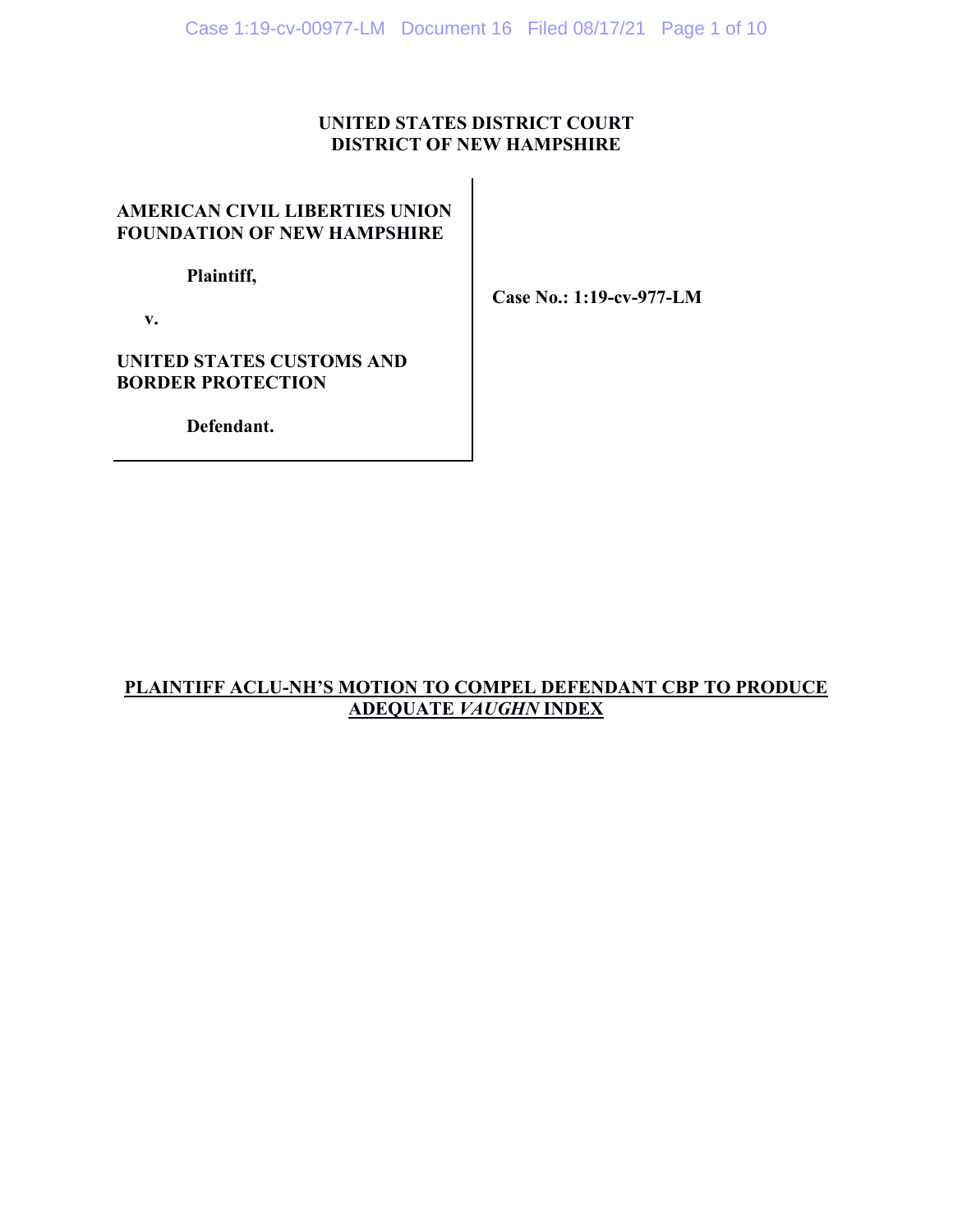#### **INTRODUCTION**

Plaintiff American Civil Liberties Union Foundation of New Hampshire ("ACLU-NH") moves this Court to compel Defendant Customs and Border Protection ("CBP") to produce an adequate *Vaughn* Index with respect to various information.<sup>1</sup>

On March 25, 2019 and October 17, 2019, Plaintiff ACLU-NH submitted two FOIA Requests seeking records related to the "roving patrol" operations of Defendant CBP in New Hampshire, including but not limited to agency policies, stop data, and complaint records ("Request"). The ACLU-NH seeks to enforce the Request through this action. In this action, the ACLU-NH alleges that CBP has violated FOIA by (1) failing to provide a complete response to ACLU-NH's Request and (2) failing to timely search for, process, and/or release all responsive records. Here, much of what CBP is witholding concerns 108 I-213 forms—a key government record that tracks immigration enforcement encounters with members of the public. As Plaintiff ACLU-NH's Amended Complaint explains, production of these forms depicting these law enforcement encounters is in the public interest for various reasons:

For example, CBP recently conducted multiple patrols and raids in Lebanon area (nearly 100 miles from the Canadian border), which led detention of many noncitizens. In March 2019, CBP followed and detained a noncitizen in Lebanon, New Hampshire. In April 2019, CBP officers in plainclothes and an unmarked vehicle detained an immigrant. Further, a state court decision also found violations of the federal and state constitutions based in part on collaboration between CBP and local law enforcement.

*See* Am. Compl. at p. 2 (DN 7) (citations omitted).

 $\overline{a}$ 

CBP's production concerning these I-213 forms is flawed in two ways. *First*, and germane to this Motion to Compel, CBP has produced 108 I-213s as a response to the ACLU-NH's Request;

<sup>&</sup>lt;sup>1</sup> Prior to summary judgment briefing, the agreed-upon schedule in this case permits Plaintiff ACLU-NH to file a "motion to challenge the adequacy of that Index and/or to compel a new Index." *See DN 12* (proposed discovery plan), 15 (seeking extention of deadlines).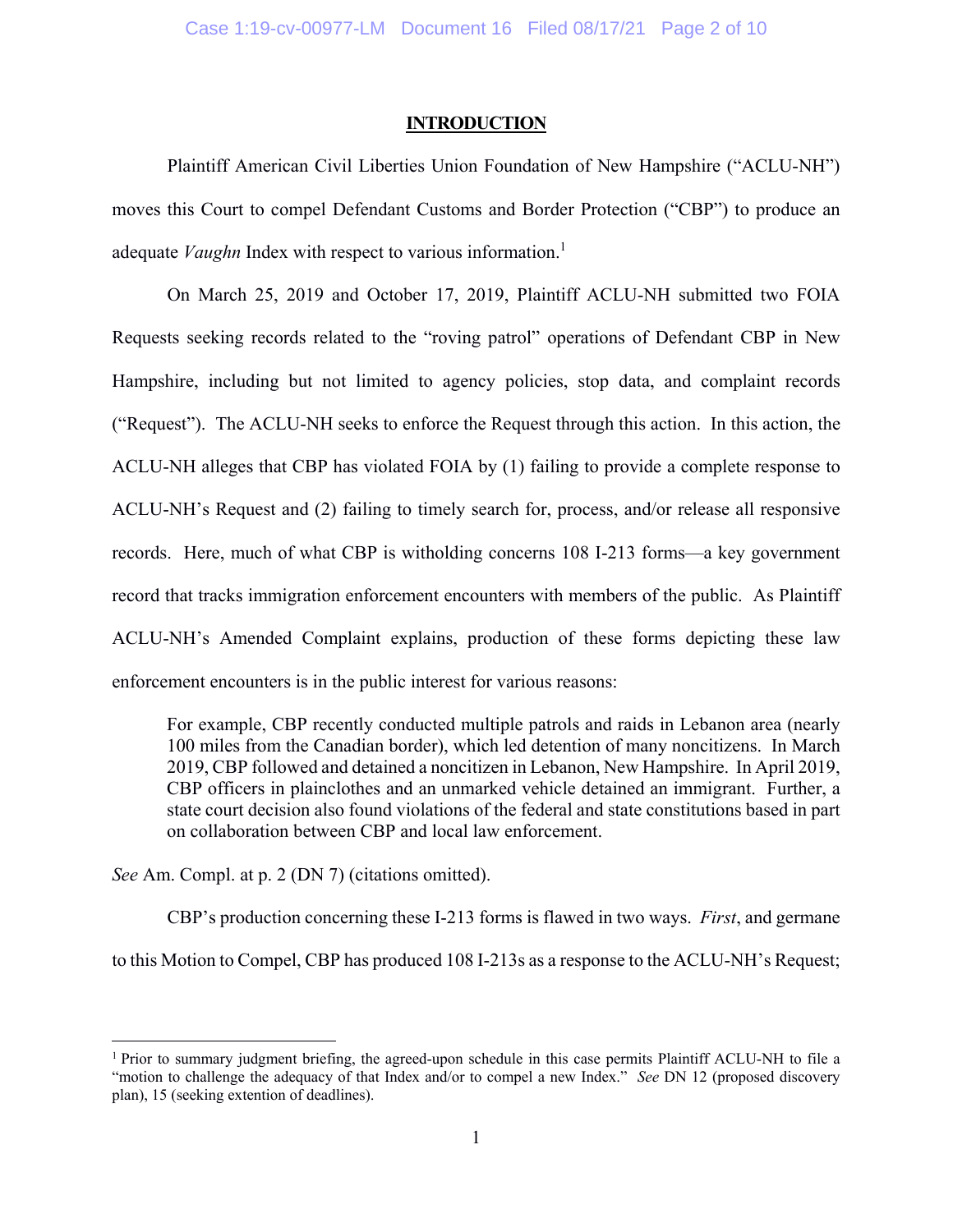however, to date, 94 of these 108 I-213s only contain the first page of each I-213 instead of all of the pages. *E.g., compare Exhibit D* at 5 (108 I-1-213s containing only the first page of I-213) *with Exhibit E* (14 of these 108 I-213s containing full pages). Thus, CBP has not even produced in redacted form the narratives for these remaining 94 I-213s. The Index does not appear to indicate the basis for omitting these subsequent pages of these 94 I-213s—an error that needs to be corrected in a revised Index, as explained below.

*Second*, for the remaining 14 of these 108 I-213 forms, while CBP produced subsequent pages on January 12, 2021, CBP has still redacted the narratives depicting how immigration encountered and handled members of the public. In withholding this information in these 14 I-213 forms, the Index lists FOIA Exemptions 6 (governing disclosure of personnel or medical files), 7(C) (governing disclosure of records compiled for law enforcement purposes that implicate personal information that could invade privacy), and 7(E) (governing disclosure of records compiled for law enforcement purposes that implicate law enforcement techniques or procedures). As will be addressed in future summary judgment briefing, these exemptions are inapplicable.<sup>2</sup> Indeed, the inapplicability of these exemptions is demonstrated by the fact that, in prior FOIA requests, CBP has produced I-213 forms in a far less redacted fashion to requesters. In is unclear why CBP appears to be adopting a more secretive approach in this case.

As this Motion to Compel explains, CBP's *Vaughan* Indexes in this case are deficient. At the outset, courts ordinarily resolve FOIA cases through motions for summary judgment.

<u>.</u>

<sup>&</sup>lt;sup>2</sup> With respect to Exemptions 6 and 7(C) governing invasion of privacy, Plaintiff ACLU-NH is willing to allow limited and narrow redactions of any private person's name, address, and identifying information. (Race, however, should not be redacted as this information, by itself, cannot lead to a person's identification.) In an effort to narrow this dispute, Plaintiff, while reserving its rights, is also not challenging any redactions concerns the names of agents. *See Villar v. FBI*, No. 15-cv-270-LM, 2018 DNH 141, 2018 U.S. Dist. LEXIS 122246, at \*23 (D.N.H. July 23, 2018) ("the court finds that the law enforcement personnel and government agents referenced in Villar's FBI file possess a privacy interest in not having their identities revealed").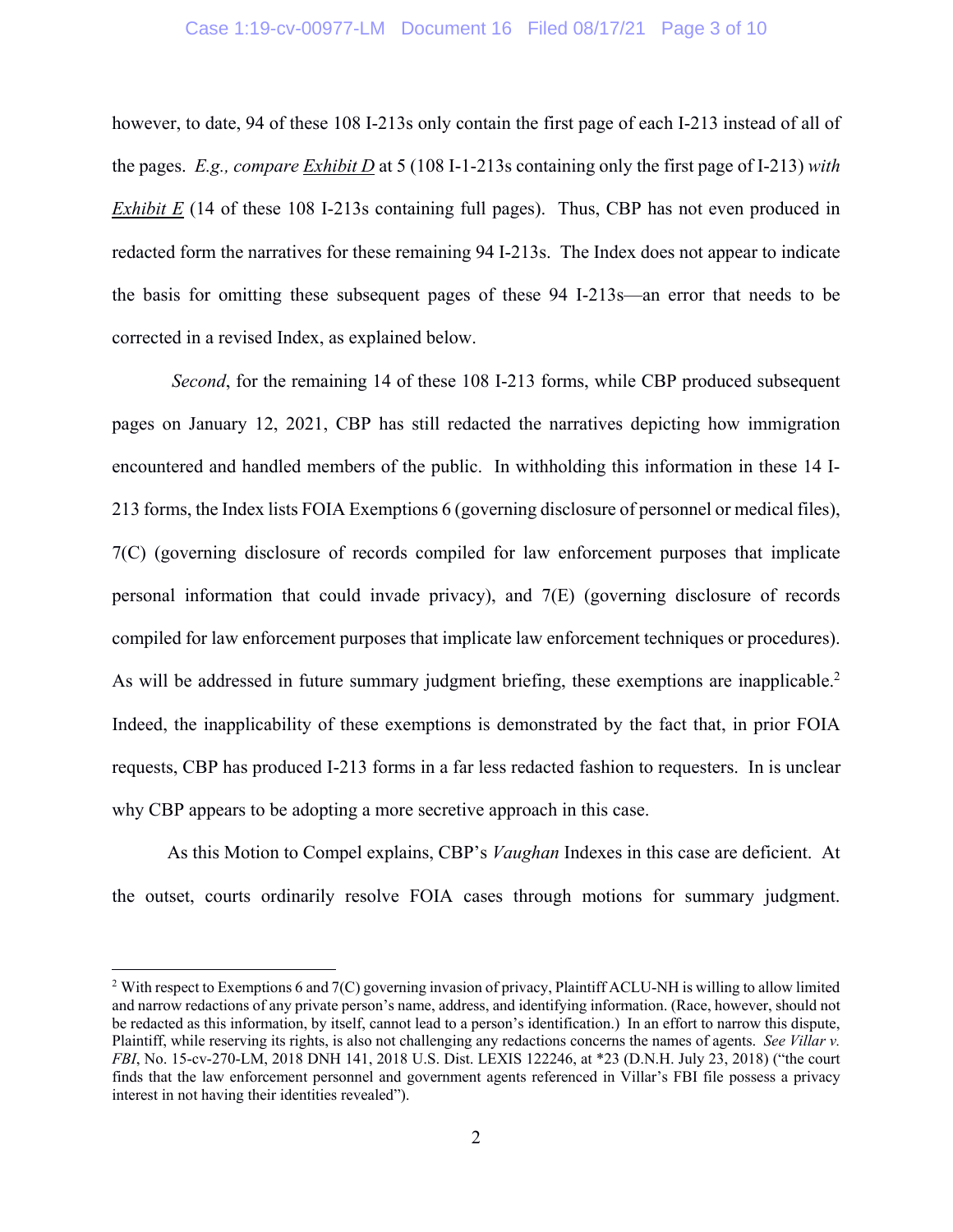## Case 1:19-cv-00977-LM Document 16 Filed 08/17/21 Page 4 of 10

Nonetheless, this Court should address CBP's failure to produce adequate Indexes prior to the summary judgment proceedings for judicial efficiency, to ensure that the summary judgment record is complete, and to ensure that Plaintiff ACLU-NH can meaningfully respond to Defendant CBP's motion for summary judgment where CBP has the burden to justify its withholding of information. *See Vaughn v. Rosen*, 484 F.2d 820, 823 (D.C. Cir. 1973) (under FOIA, "when the Government declines to disclose a document [or portion thereof] the burden is upon the agency to prove de novo in trial court that the information sought fits under one of the exemptions to the FOIA. Thus the statute and the judicial interpretations recognize and place great emphasis upon the importance of disclosure."). Here, CBP's Indexes are deficient because, for various information, CBP has failed to indicate how it made efforts to segregate non-exempt information from purported exempt information. CBP produced the following three Indexes to ACLU-NH on May 13, 2021: (i) Partial Redaction Production Index; (ii) Partial Redaction Supplemental Production Index; and (iii) Withheld in Full Production Index. *See Exhibit A* (Partial Redaction Production Index); *Exhibit B* (Partial Redaction Supplemental Production Index); *Exhibit C* (Withheld in Full Production Index). However, for certain information, the Indexes do not explain whether CBP made efforts to segreate non-exempt portion from purported exempt information. For the reasons explained below, this failure renders the Indexes deficient.

#### **PROCEDURAL HISTORY**

 On March 25, 2019, the ACLU-NH submitted the FOIA request to CBP. DN 7 at ¶14. The FOIA request was to seek all records and communications relating to CBP's non-checkpoint patrol operations in New Hampshire from January 1, 2017, until the date when CBP completed an adequate search for responsive records. *Id*. at ¶15. On October 17, 2019, the ACLU-NH submitted the supplemental FOIA request to CBP. *Id*. at ¶17.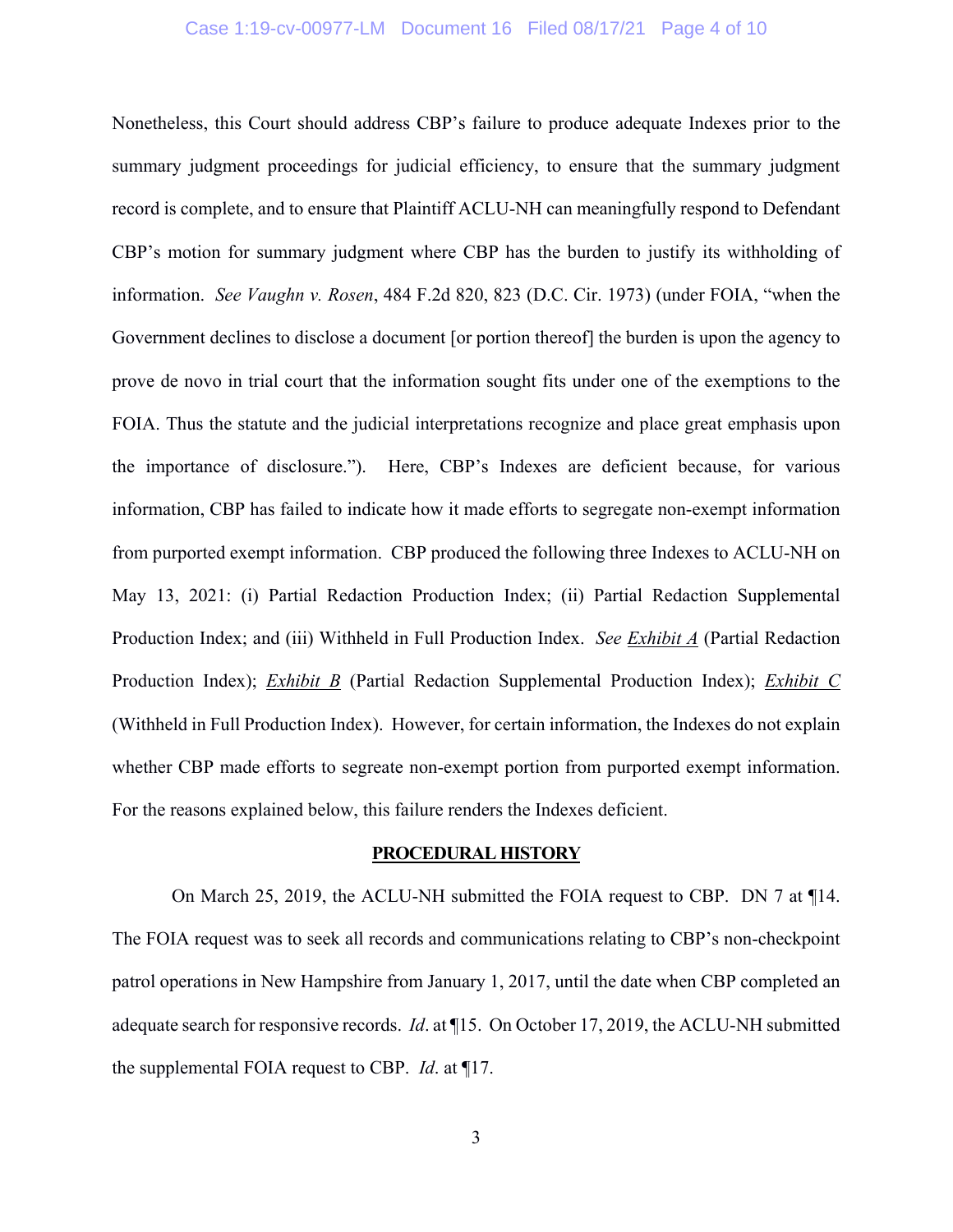## Case 1:19-cv-00977-LM Document 16 Filed 08/17/21 Page 5 of 10

As responses to these requests, CBP produced documents on December 6, 2019, April 8, 2020, and January 12, 2021. Among these documents, CBP included 108 I-213 forms. *Exhibit D*. A form I-213 is a record of deportable/inadmissible noncitizen that is very similar to police reports in criminal proceedings, which includes "the circumstances of the arrest." *Union Leader Corp. v. United States Dep't of Homeland Security*, 749 F.3d 45, 48 (1st Cir. 2014). However, these 108 I-213s only contained the first page of each I-213 form. *E.g., compare Exhibit D* at 5 (containing only the first page) *with Exhibit E* at 3-6 (containing full four pages of the same I-213).

Subsequently, CBP produced the full (albeit redacted) pages of 14 of these 108 I-213s along with other related documents (Warrant for Arrest of Alien, Travel Document Information, Notice to Appear, etc.). *Exhibit E*. These full pages of I-213s are 14 of the original 108 I-213s. *Exhibit D* at 5 (File 4(1)), 8 (File 7(1)), 26 (File 25(1)), 27 (File 26(1)), 53 (File 52(1)), 55 (File 54(1)), 60 (File 59(1)), 69 (File 68(1)), 78 (File 77(1)), 83 (File 82(1)), 85 (File 84(1)), 92 (File 91(1)), 99 (File 98(1)), and 106 (File 105(1)); *cf. Exhibit E* at 3-6 (File 4(1)), 21-23 (File 7(1)), 35-37 (File 25(1)), 51-54 (File 26(1)), 69-72 (File 52(1)), 86-90 (File 54(1)), 96-99 (File 59(1)), 113-116 (File 68(1)), 131-134 (File 77(1)), 141-144 (File 82(1)), 150-153 (File 84(1)), 167-170 (File 91(1)), 184- 187 (File 98(1)), and 194-197 (File 105(1)). However, CBP still has not produced the full pages of the remaining 94 I-213s and has not provided any explanation for why it is not producing these documents.

On May 14, 2021, CBP produced three Indexes. *Exhibit A* (Partial Redaction Production Index); *Exhibit B* (Partial Redaction Supplemental Production Index); *Exhibit C* (Withheld in Full Production Index). Because the ACLU-NH assessed that the Indexes were deficient, the ACLU-NH submitted a letter to CBP to explain inadequacies in the context of two types of documents: I-213s and Operations Order Reports. *Exhibit F* (June 7, 2021). *First*, for the I-213s, the ACLU-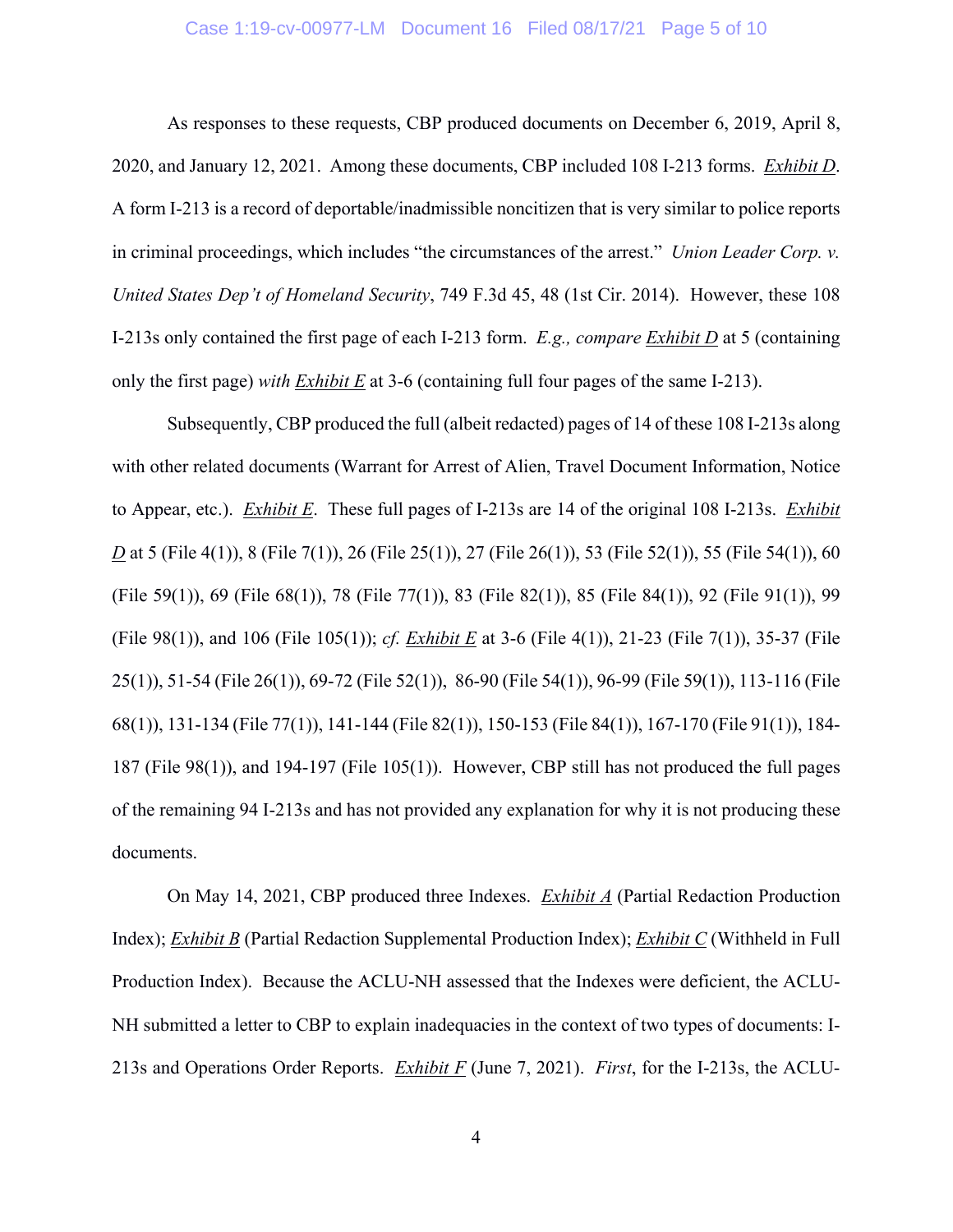## Case 1:19-cv-00977-LM Document 16 Filed 08/17/21 Page 6 of 10

NH explained that the Indexes did not contain any explanation as to why CBP withheld the full pages of 94 I-213s other than the first page for each I-213. *Exhibit F* at 4. *Second*, the ACLU-NH also contested that CBP categorically redacted the narrative sections of the more fully produced 14 I-213s without explaining its efforts to segregate any non-exempt portion from any purported exempt information. *Exhibit F* at 4-5. For Operations Order Reports, the ACLU-NH explained that CBP withheld these reports in full but without explaining its efforts for segregability.

On June 15, 2021, the ACLU-NH submitted a supplemental response letter to CBP to share an example of an Operations Order Report that CBP previously disclosed in another ACLU FOIA lawsuit. *Exhibit G* at 3-9. The ACLU-NH explained that this example demonstrated that CBP must explain why all information in the Operations Order Reports must be withheld in full since it was obvious that CBP disclosed substantial information in the example. *Exhibit G* at 1.

Because this issue remains unresolved, this issue requires this Court's intervention.

#### **ARGUMENT**

## **I. THE** *VAUGHN* **INDEXES ARE DEFICIENT BECAUSE THEY FAIL TO DEMONSTRATE HOW CBP MADE EFFORTS TO SEGREGATE NON-EXEMPT INFORMATION FROM EXEMPT INFORMATION.**

CBP's Indexes are deficient because they fail to demonstrate how CBP made efforts to segregate non-exempt information from purported exempt information. It is a well-established rule that a *Vaughn* Index must address whether the agency has reviewed the documents to identify reasonably segregable information. *See Villar v. FBI*, No. 15-cv-270-LM, 2018 DNH 141, 2018 U.S. Dist. LEXIS 122246, at \*9 (D.N.H. July 23, 2018) ("In practical terms, this means that when an agency withholds a document in full or several pages of a document in full, it must explain why the withheld material does not contain any other segregable and disclosable material."); *Am. Immigr. Laws. Ass'n v. DHS*, 852 F. Supp. 2d 66, 80-81 (D.D.C. 2012) (ordering the agency to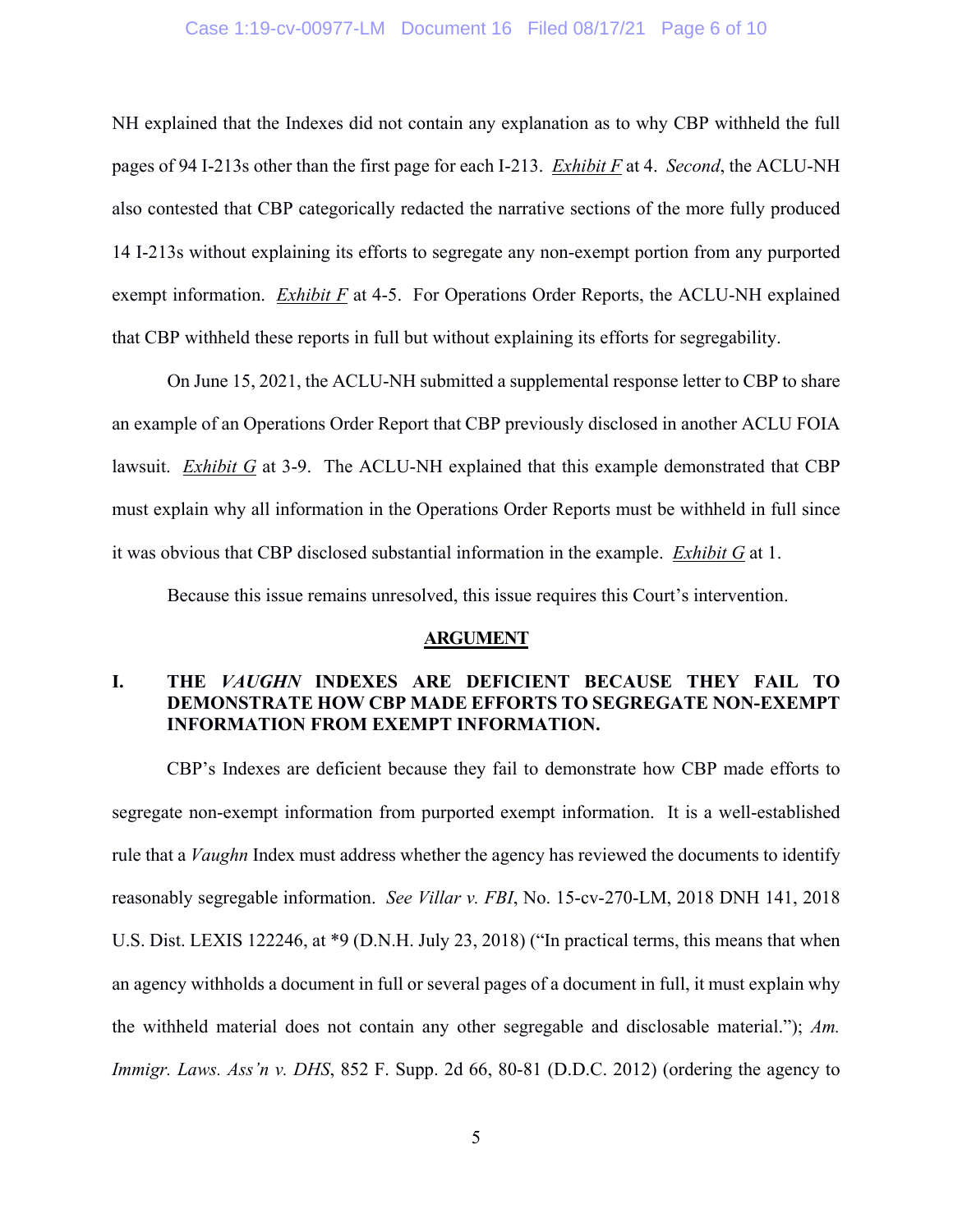## Case 1:19-cv-00977-LM Document 16 Filed 08/17/21 Page 7 of 10

produce revised *Vaughn* index because the agency "fail[ed] to describe the portion of exempt to non-exempt information and fail[ed] to establish that any non-exempt information is 'inextricably interwined' with exempt information); *Elec. Frontier Found. V. DOJ*, 826 F. Supp. 2d 157, 175 (D.D.C. 2011) ("The agency should, for example, describe what proportion of the information in the documents, if any, is non-exempt and how that material is dispersed through the documents.") (internal quotations and brackets omitted). Should this Court find that the Indexes are deficient on segregability, the proper remedy is to "direct the agency to revise their *Vaughn* submissions, taking into account the deficiencies identified by the Court." *Elec. Frontier Found*, 826 F. Supp. 2d at 175.

In this case, the ACLU-NH challenges CBP's Indexes based on three deficiencies concerning segregability: (A) the Indexes do not explain why CBP has withheld the full pages of 94 I-213s in full; (B) the Indexes do not explain whether and how CBP made efforts to segregate non-exempt information from purported exempt information on the narrative sections of the 14 I-213s in which full (but redacted) pages were produced; and (C) the Indexes do not explain whether and how CBP made efforts to segregate non-exempt information from purported exempt information on Operations Order Reports that CBP is withholding in full.

# **A. The Indexes Do Not Explain Why CBP Has Withheld the Full Pages of 94 I-213 Forms in Full.**

The Indexes are deficient because they do not explain why CBP has withheld the full pages of 94 I-213s in full. While CBP produced the first page of these 94 I-213s, it has failed to produce the remaining pages of each I-213. When an agency withholds a requested document in full, the agency must explain why the document is being withheld in full. *See Linn v. United States DOJ*, Civil Action No. 92-1406, 1995 U.S. Dist. LEXIS 9302, at \*69 (June 6, 1995) ("Defendant is reminded . . . that the FOIA places the burden on the government to justify nondisclosure . . . .").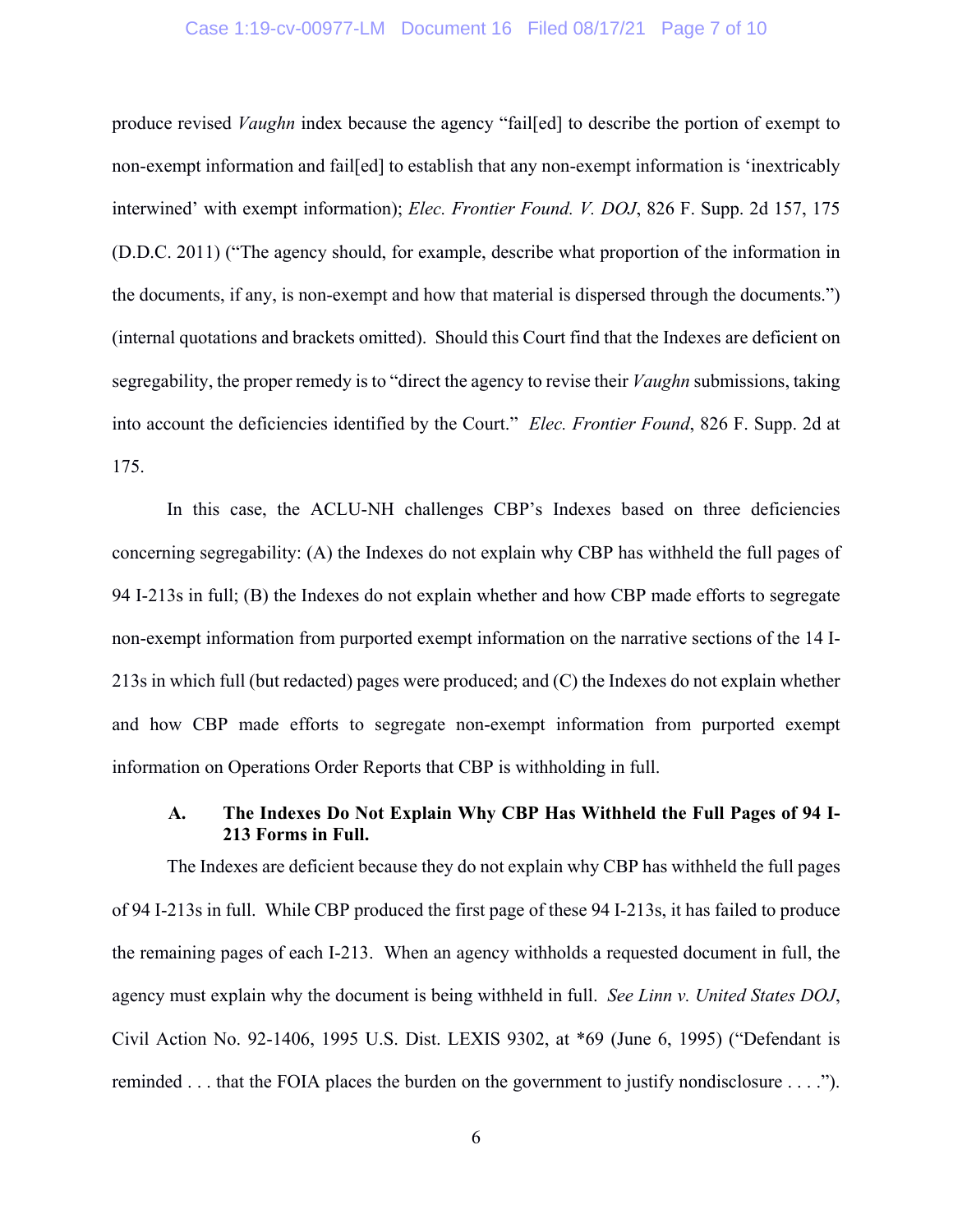### Case 1:19-cv-00977-LM Document 16 Filed 08/17/21 Page 8 of 10

Yet, here, the Indexes do not contain such explanations with respect to the withholding of these 94 I-213s. In fact, CBP indicated in the partial redaction index that I-213s were "[p]artially [r]edacted[,]" not fully withheld. *See Exhibit A* at 5. Even for the remaining Indexes, CBP did not explain why it was withholding the remaining pages of the 94 I-213s in full (whereas CBP elected to produce more information for 14 of the 108 I-213s). *See Exhibit B and C*. Because of the absence of any explanations, CBP must re-produce the Indexes to reflect its position on the remaining pages of these 94 I-213 forms.

## **B. The Indexes Do Not Explain Whether and How CBP Made Efforts to Segregate Non-Exempt Information From Purported Exempt Information on the Narrative Sections of 14 I-213 Forms.**

The Indexes do not explain whether and how CBP made efforts to segregate non-exempt information from purported exempt information on the narrative sections of the more complete (yet still redacted) 14 I-213 forms that CBP produced.

While CBP produced full pages of 14 of the 108 I-213 forms, CBP heavily redacted the narrative sections of these 14 I-213 forms. *See, e.g., Exhibit E* at 115. While the question of whether CBP properly withheld the partial information on the narrative sections will be resolved through the summary judgment proceedings, CBP must revise its Indexes to reflect how it made efforts to segregate this redacted information. For example, for the narrative section of File 68(1) I-213, CBP categorically redacted three sentences under Exemptions 6, 7(C), and 7(E) without specifying which parts of these sentences fall under each Exemption. *Exhibit E* at 115. Thus, for the Indexes, CBP must have indicated segregability for these 14 I-213s. However, such efforts are absent from the Indexes. *See Exhibit B* at 14-15. Thus, as a proper remedy for this Motion, the Court should instruct CBP to revise the Indexes to reflect how it made efforts to segregate nonexempt information from purported exempt information in these 14 I-213s. This is especially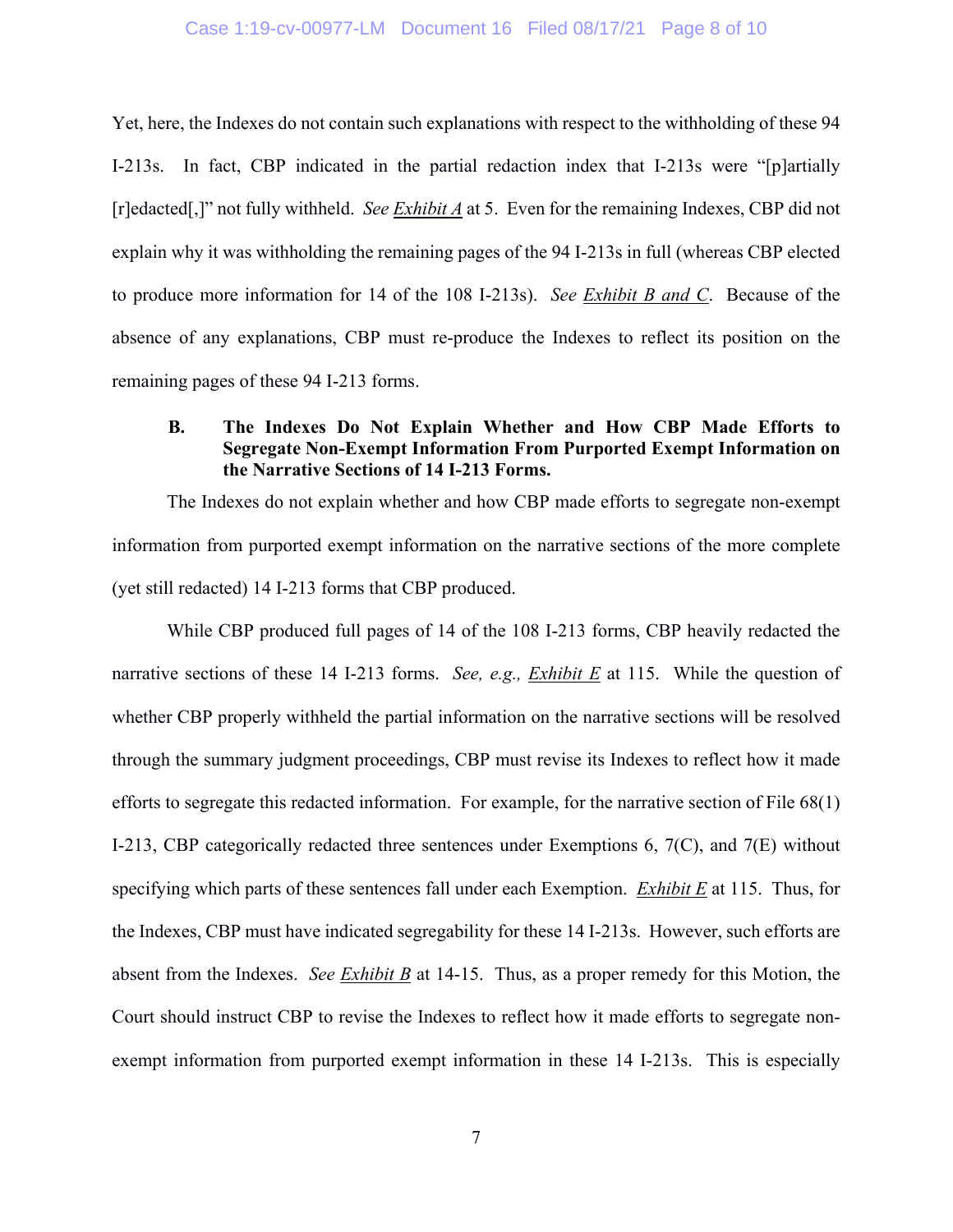important where, in response to FOIA requests from others, CBP has produced *more* information in I-213 forms than it is electing to provide the ACLU-NH in this case. *Exhibit I* (Sample I-213s from other CBP FOIA cases)<sup>3</sup>.

# **C. The Indexes Do Not Explain Whether and How CBP Made Efforts to Segregate Non-Exempt Information from Purported Exempt Information on Operations Order Reports that CBP Withheld in Full.**

Finally, the Indexes do not explain whether and how CBP made efforts to segregate nonexempt information from purported exempt information with respect to Operations Order Reports. CBP withheld Operations Order Reports in full. *See Exhibit C* at 1-12. For these full redactions, CBP applied Exemptions 7(E), 6, 7(C), and 5. However, there is no explanation as to how CBP made efforts to segregate non-exempt information from its proposed exempt information. *See id*. This absence of any explanation is further demonstrated with the sample of Operations Order Reports<sup>4</sup> that CBP previously produced in another FOIA case. *See Exhibit H* (Sample Operations Order Report). As this sample shows, CBP disclosed substantial amount of information. *Id*. While it is unclear why CBP is taking a more secretive approach in this case, this disclosure in another case establishes that, at a minimum, CBP must have previously made efforts to segregate nonexempt information from exempt information with respect to these Operations Order Reports. *Cf. Exhibit C* at 1-12. Because CBP failed to indicate these efforts in this case, this Court should instruct CBP to revise the Indexes to reflect segregability with respect to these Operations Order Reports.

 WHEREFORE, Plaintiff ACLU-NH respectfully requests that this Court grant the following relief:

 $\overline{a}$ 

 $\frac{3}{4}$  ACLU-NH obtained this sample through another ACLU affiliate's FOIA lawsuit against CBP.<br> $\frac{4}{4}$  ACLU-NH obtained this sample through another ACLU affiliate's FOIA lawsuit against CBP

<sup>&</sup>lt;sup>4</sup> ACLU-NH obtained this sample through another ACLU affiliate's FOIA lawsuit against CBP.